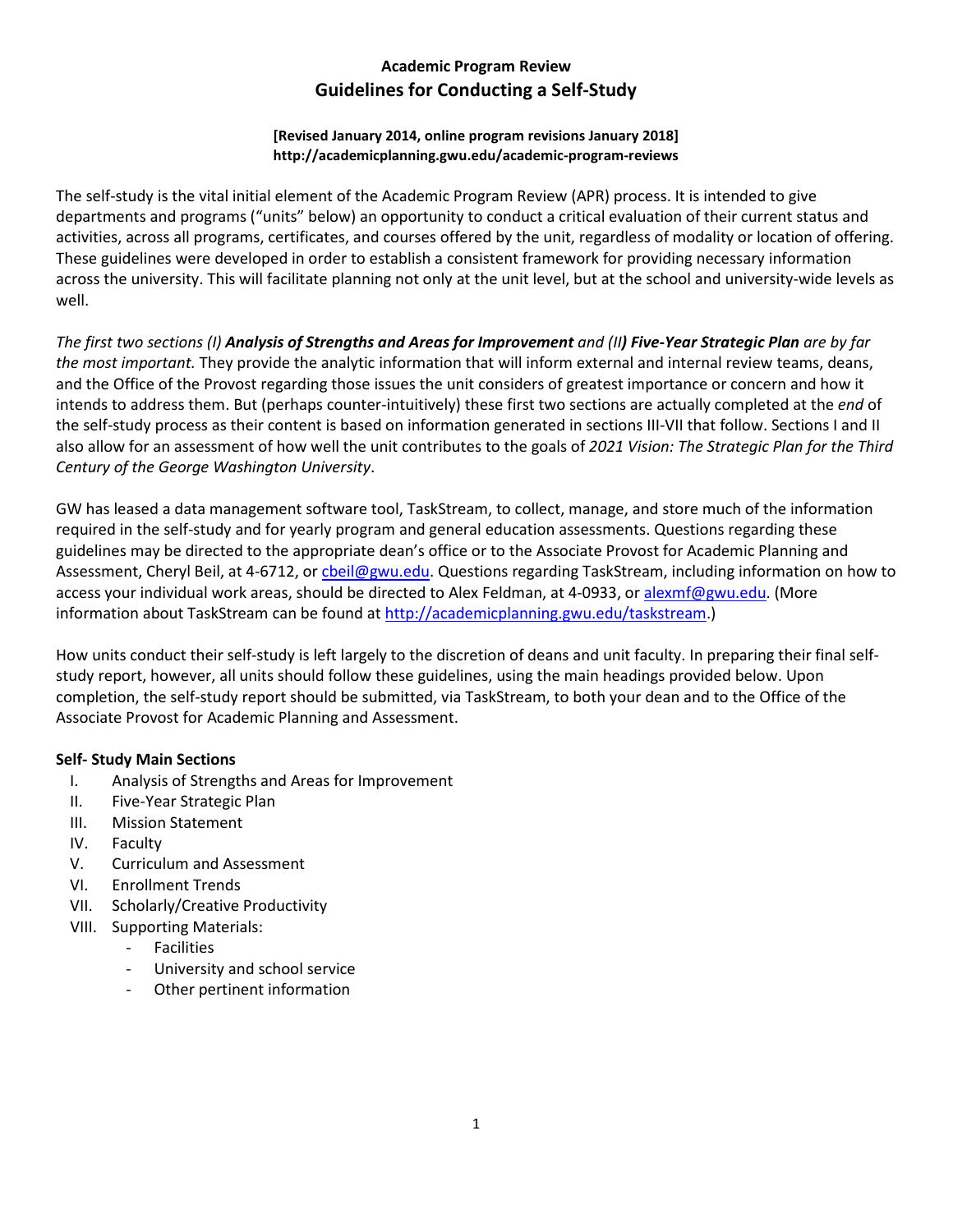# **Guidelines for Conducting an APR Self-Study**

### **I. ANALYSIS OF STRENGTHS AND AREAS FOR IMPROVEMENT**

This section, one of the two most important in the unit's self-study, should include highlights of the evaluation of all goals for student learning, faculty scholarly/creative productivity, and service to the discipline, the University and the community as applicable. *Discuss specific strengths, immediate and future opportunities and challenges, and areas for potential improvement.* The evaluation should consider any trends in the data and factors that may account for those trends. Most important, it should be honest.

#### **II. FIVE-YEAR STRATEGIC PLAN**

This other very important section should lay out the unit's plans for the next five years for developing its strengths, meeting challenges and opportunities, and addressing the areas identified for improvement. It should include a **prioritized** list of issues/problems to be addressed. These plans should correspond to the university's strategic initiatives whenever possible. (A copy of the strategic plan and related goals may be found at: https://provost.gwu.edu/strategicplan.)

For **each** issue/problem identified for improvement, please provide the following:

- Specific goals and objectives;
- Actions to be taken in order to achieve the stated goals;
- A schedule for implementation of the actions; and
- Measures of effectiveness for each of the actions.

### **III. MISSION STATEMENT**

Provide the unit's mission statement. The self-study is a good time to reconsider (or develop, if necessary) mission statements.

*Questions to consider for a mission statement:*

- **Unit's purpose:** a statement of purpose and how departmental activities align with its mission.
- **Relationship to your school's mission**: a statement of the unit's contributions to the mission of your school(s). How does the unit contribute to school goals and advance its strategic plan?
- **Relationship to the University's strategic plan**: how does the program contribute to GW's strategic plan?
- **Doctoral Programs**: Provide a well-defined mission and focus.

#### **IV. FACULTY**

#### **A. Full-Time Faculty Profile**

- List all full-time faculty by rank and tenure status, including those on contract. Indicate which of the faculty were hired in the past five years.
- Describe your experience in retaining existing faculty and recruiting new faculty.
- What anticipated faculty changes and hoped-for new hires are projected over the next five years?
- Describe the unit's goal for achieving faculty gender, racial, and ethnic diversity

#### **B. Part-Time Faculty Profile**

- Discuss your unit's reliance on part-time and/or contract (as opposed to tenured or tenure-track) faculty.
- What percentage of your face-to-face and online courses are taught by full-time and part-time faculty each semester (including summers)?
- If part-time faculty are teaching doctoral-level courses, what are their qualifications?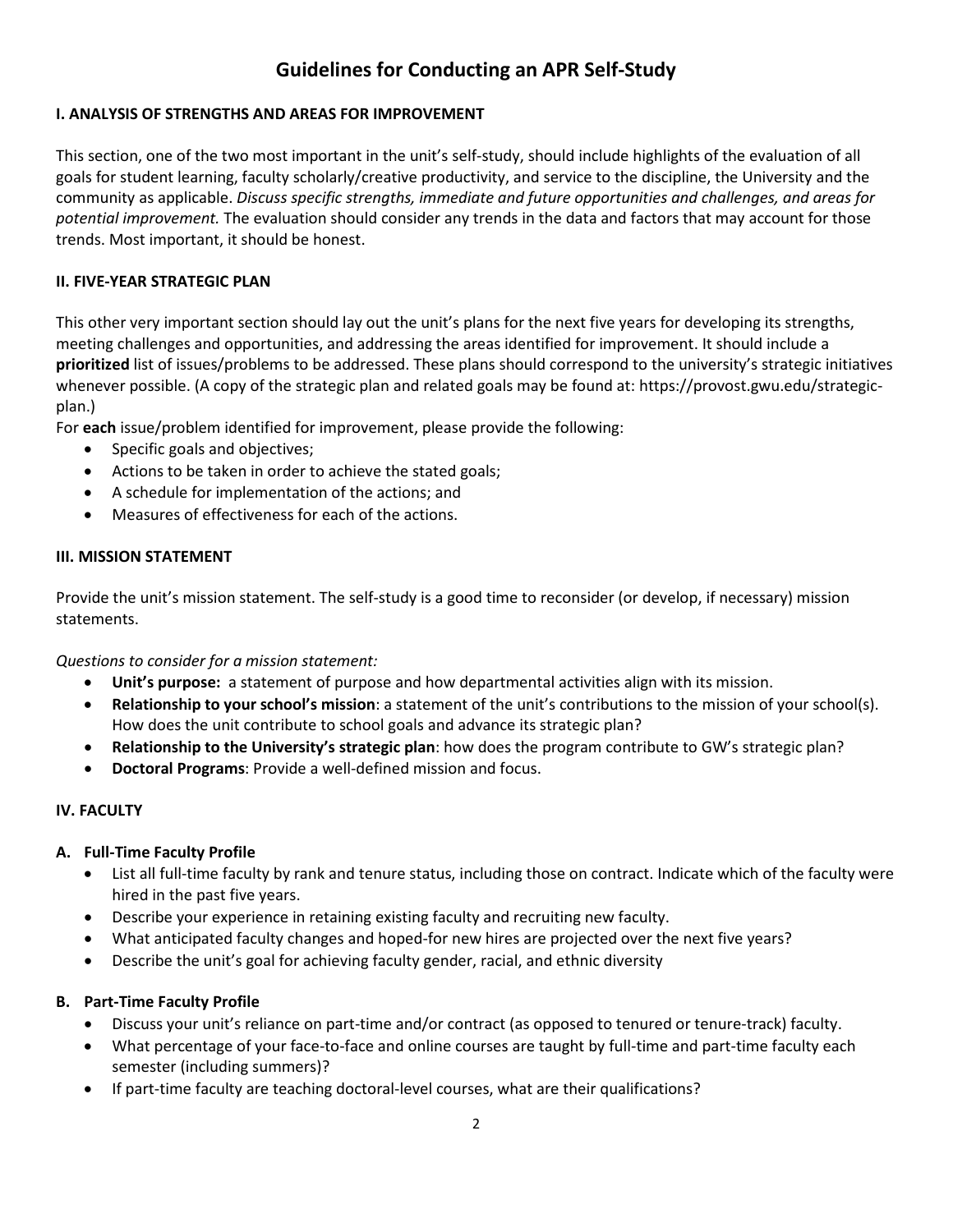### **C. Faculty Productivity**

When relevant, attach data from unit annual reports to provide the following data (some of this will be in available from unit annual reports, TaskStream, or Literati). A five-year faculty workload report can be found as an attachment in Section IV in TaskStream.

- List publications and creative works for past five years (see also VII).
- List external funding sought and received for past five years.
- List professional activities for past five years.

### **V. CURRICULAR DEVELOPMENT AND ASSESSMENT OF STUDENT LEARNING**

In this section, review all undergraduate majors, master, certificate, and doctoral degree programs for which your unit is responsible. If a program is offered in more than one location or using different modalities, evaluate each location and modality of that program separately, as specifics of the curriculum and indicators of quality may differ across locations and modalities.

### **A. List of Programs**

*First, list ALL programs currently offered by the unit* (e.g., undergraduate majors and minors, double majors, interdisciplinary majors and minors; combined bachelor/master degree programs or other dual or joint programs; and master, doctoral, certificate program, and other degree programs). Indicate whether the program is offered predominantly in a face-to-face or online format. For undergraduate offerings, include any special academic programs supported by the unit (e.g., academic/residential programs, summer institutes, study abroad). For doctoral programs, include and define concentrations, and list faculty associated with each.

### **B. Curriculum Development and Relevance**

*Questions to consider:*

- As your discipline, the external environment, and unit resources have changed during the past five years, how has the unit responded to new challenges and new opportunities?
- What changes, such as offering programs off-campus or online, have been put in place?
- (For online courses) Describe the technical and staff support available for the creation of online courses. Are instructional designers part of the process or other assistance available for pedagogical and technical support?
- What review process (e.g., Quality Matters) is in place (or used) to determine if the course meets the department's academic standards.
- Does the curriculum reflect best practices in your discipline and adequately prepare students to succeed at the next career or educational step?
- During the past five years, what significant curriculum changes have been planned and implemented to stay abreast of the discipline?
- What changes are planned or underway to support the university's strategic initiatives?
- What changes have occurred in degree requirements, courses offered, internships, or other elements that define the learning expectations and experiences of students in each program?
- What career path expectations does the doctoral program have for its graduates upon earning their degrees?
- How have you used measures such as student surveys, course evaluations, alumni placement, alumni satisfaction, alumni gifts, employer ratings, intern supervisor ratings, and student research and conference presentations to review and inform the curriculum?

(Three years of survey data from the undergraduate and graduate student graduation surveys can be found in TaskStream in Appendix D.)

### **C. Assessment of Student Learning**

Assessment of student learning is an essential tool for advancing GW's commitment to achieve academic excellence in teaching and to provide outstanding learning experiences for its students. How well students have mastered the knowledge, analytic skills, and tools set forth in each degree program's learning outcomes serves as the key measure of how successfully the degree program contributes to these overall university goals. Moreover, a large component of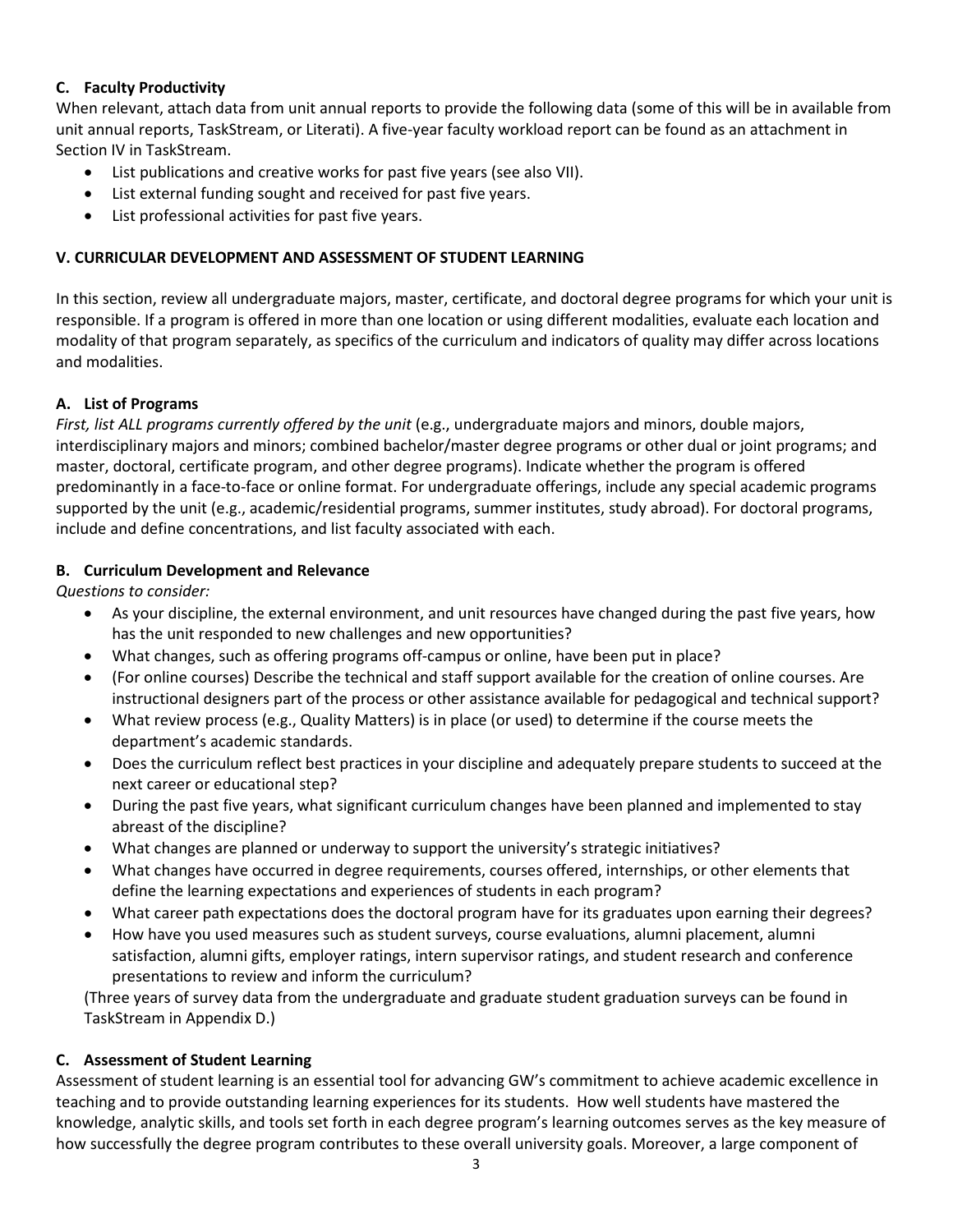GW's reaccreditation by Middle States is based on implementation of a "comprehensive, organized, and sustained process for the assessment of student learning outcomes, including evidence that assessment results are used for  $improvement<sup>1</sup>."$ 

### **Assess student learning**

Units should use their past five years of annual assessments of student learning as the foundation for this section. Separate assessments should be included for those programs offered in a face-to-face setting and those offered online.

- Provide a list of each degree program's major learning goals or outcomes. Note any changes in learning outcomes that have been made over the past five years.
- Summarize and review how well students have achieved the learning goals, outcomes, objectives and/or competencies defined by each degree program on its own or in accordance with its professional accreditation group and any changes made in response to each year's findings. (The number of learning outcomes may range from as few as three to as many as 12-15 depending on accrediting agency requirements.) Is student achievement (measured by the assessment of learning outcomes) consistent across modalities?
- Reflect on the past five years' annual reviews of student learning and the changes made in the curriculum and teaching to evaluate how well your program is achieving its mission and providing quality academic programs and opportunities for its students. Are there consistently high-quality learning experiences across courses and across modalities?
- Cite the three most important changes made in each degree program in response to the annual assessments.
- What is your overall evaluation of the improvements of the past five years in each degree program?
- What is currently the most important aspect of each program where the students could be doing better, and how is the faculty planning to improve student learning?

Yearly assessment reports for each degree program should be included in Appendix A.

### **D. Map the curriculum**

Individual courses and curricula should be developed within the context of the unit's goals and should reflect a coherent plan of study. Curriculum mapping provides an efficient means to display the relationship between student learning and the curriculum. Its value is that it enables the faculty to display visually where central information, concepts, or skills are introduced, developed, and mastered. A curriculum map must be developed for each major and degree program. Separate curriculum maps should be included for online and face-to-face programs if they are different. If the unit has not already produced curriculum map(s), it is strongly encouraged that there is broad unit involvement in the development of the map, especially from those faculty teaching key courses in the program. That way, faculty member can better understand how their course(s) contribute to the overall learning outcomes for the program. (Use the curriculum mapping feature in TaskStream, Section V.D., or online to map the curriculum for each program. For examples of completed curriculum maps, see: [http://assessment.gwu.edu/curriculum-mapping.](http://assessment.gwu.edu/curriculum-mapping)) *Questions to consider:*

- Is there coherence in the sequencing and increasing complexity of courses?
- Are the linkages between and among program components evident?
- Do students have sufficient learning opportunities to develop and achieve program outcomes?

# **E. Instructor Development**

As faculty are the heart of any institution (serving as teachers, mentors, and scholars, shaping the curriculum, and creating a climate for learning), the self-study needs to explore how they contribute to the learning process.

### **Full- and Part-Time Faculty**

*Questions to consider:*

• Given the variety of people responsible for student instruction and learning, how has the unit worked with regular active status (and possible limited service) faculty and part-time faculty to encourage high quality teaching?

 $1$  From GW's 2008 Statement of Accreditation by Middle States Commission on Higher Education.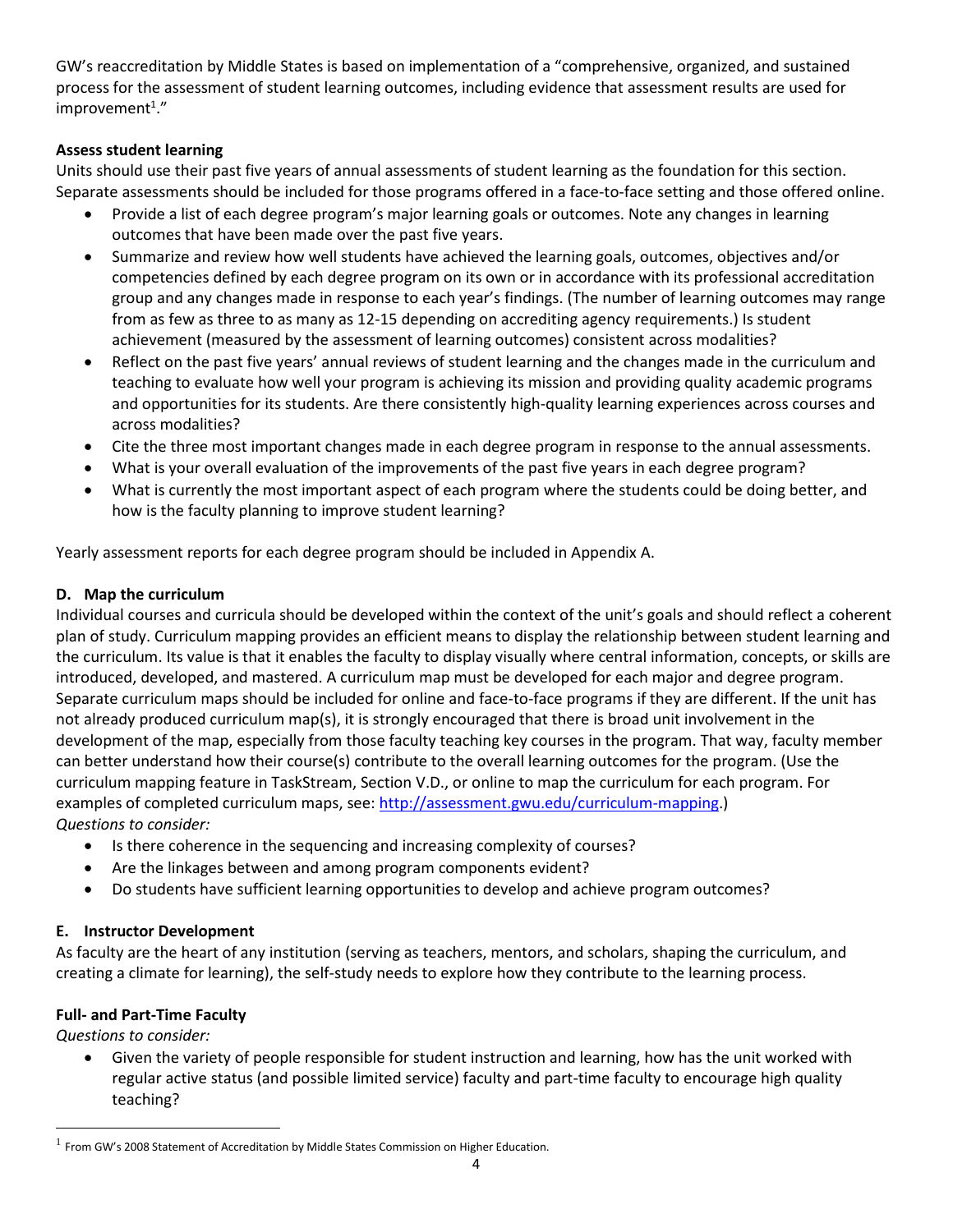- How do each of these different groups gain knowledge and understanding of the programmatic and course learning outcomes pertinent to their teaching?
- Regardless of course modality, are faculty given adequate time to prepare course materials and to become sufficiently familiar with any technologies involved in instruction prior to the delivery of the course?
- How are data from student surveys and course evaluations used to help teaching staff improve their effectiveness in supporting student learning? What processes are in place, either formally or informally, to address substandard teaching from active status, limited service, and part-time faculty?
- How do course evaluations, departmental syllabus review, class observation, or other techniques enable the program to monitor consistency, not uniformity, across sections?
- How do course evaluations for those teaching face-to-face courses compare with those teaching online courses?
- How do course evaluations for face-to-face courses compare with those offered online?
- (For doctoral programs) Are faculty resources adequate for carrying out the doctoral program at a level of high quality? Is the ratio of doctoral students to faculty adequate to provide quality advising and mentoring?

Include a copy of the department's course evaluation form in appendix B.

### **F. GTAs** (if applicable)

*Questions to consider:*

- How does your unit prepare GTAs to be effective instructors in face-to-face and/or online courses? Describe the criteria used to determine a GTA's readiness to perform specific instructional activities. Describe the training and supervision/feedback provided for GTAs, including any workshops or tutorials provided specifically for GTAs.
- Describe the methods (e.g., separate course evaluations, observation by faculty) used by your unit to evaluate the performance of your GTAs and to give them feedback.
- Describe the methods used to assess the reliability of grading (particularly more subjective grading such as grading of essay questions or papers) done by GTAs. Include examples of unit rubrics used for grading essay questions or papers.

# **G. Placement of Undergraduate and Master's Students**

Using data from the undergraduate and graduate student graduation surveys (available from TaskStream in section V.A., or online https://careerservices.gwu.edu/undergraduate-employment-education-outcomes), describe the types and levels of positions obtained by your graduates.

*Questions to consider:*

- How well is the curriculum preparing students for employment?
- Describe the employment market for students who have completed their master's degree.

# **H. Placement of Doctoral Students (if relevant)**

- Is there a viable employment market for new doctoral students in the discipline? What has been the placement of graduates in the program, including the mix between academic institutions, government, industry, and independent employment? Include placement data for graduates over the past five years.
- For those pursuing an academic path, provide samples of the institutions, academic titles, and types of positions graduates attain.

# **VI. ENROLLMENT TRENDS**

### **A. Enrollment**

The following data will be provided and can be found in TaskStream, Section VI:

- Five year undergraduate and graduate course enrollments
- Five year trend of number of majors and minors as of fall census

Other information that will be needed may be found in the chair's annual report or in DataMart:

Five year certificate program enrollments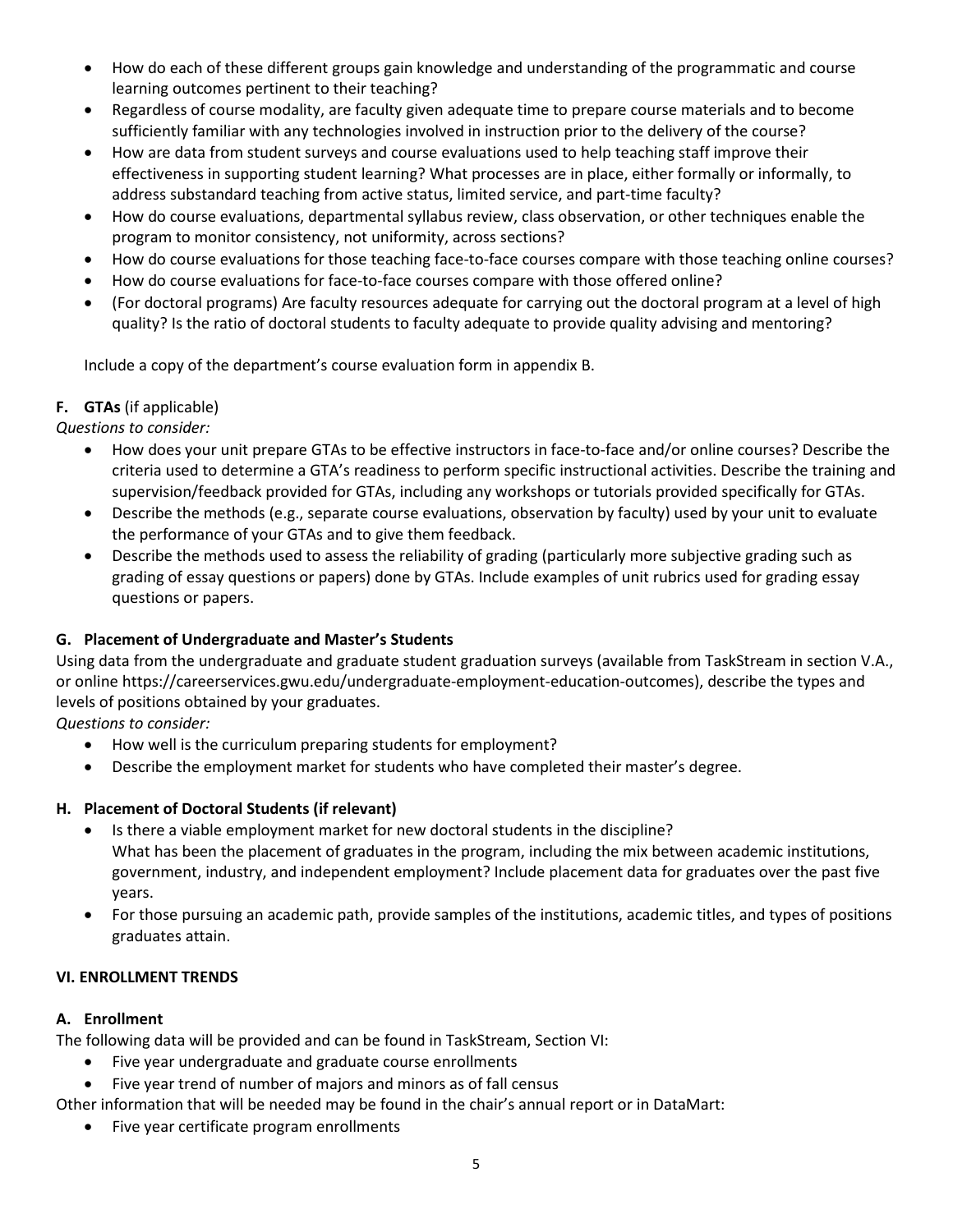• Graduate programs five-year admissions information and time to degree

## **B. Trends**

Describe, separately, any increases or decreases that are apparent in your five-year enrollment figures for undergraduate and graduate programs, separating out growth in face-to-face and online courses. Note factors (e.g., addition or deletion of courses, faculty sabbatical leaves or retirements, changing demand for the program, preference for particular modality) that may account for variations in the enrollments. Units offering programs in both online and face-to-face modalities should discuss trends for each modality.

- Is the unit comfortable with what the data say about enrollments?
- What plans are underway to address enrollment growth or decline?
- What is the average time-to-degree for doctoral students?
- What is the retention rate for masters' and doctoral students over the past five years? If programs are offered in different modalities, compute retention rates separately.
- Describe any changes in the overall quality of master's or doctoral students by modality. To what do you attribute these changes?
- If there are declines in the quality of master's or doctoral students, what has the unit done or what plans are underway to address this issue?

### **VII. SCHOLARLY AND/OR CREATIVE PRODUCTIVITY**

As the university serves as a center for intellectual inquiry, including both research, and creative endeavors, describe how your unit is advancing knowledge in your discipline and contributing to improving local/national/global conditions.

### **A. Scholarly and/or Creative Activities**

*Questions to consider:*

- Discuss the overall range and development of the active status faculty's primary scholarly and/or creative activities (refer to IV-B). Is the unit becoming more focused or diverse in its interests?
- Describe any collaborations among faculty within the unit, with other GW departments or schools, and with individuals or groups outside GW.
- Does the unit have any existing affiliations with organizations outside GW such as research/creative entities or governmental agencies?
- Are there additional agencies or entities with which the unit might develop collaborative partnerships?

# **B. Research Foci and Strengths**

*Questions to consider:*

- What are the unit's primary research strengths? How do they support the unit's mission and the university's strategic plan? How do they correspond to current trends in the field or discipline?
- What cross-disciplinary research is either underway or being considered?
- Is any applied, translational, and policy research underway or being considered?

# **C. Research and Graduate Education**

*Questions to consider:*

- How is faculty research integrated into the graduate curriculum?
- Which faculty direct graduate student research, and in what disciplinary areas? (Provide a copy of any unit guidelines for faculty directing graduate student research.)
- Cite examples of outstanding graduate student research (especially publications)—and why they are important.
- List doctoral dissertations and their faculty advisors for the past five years in Appendix C (if applicable).

# **D. Research and Undergraduate Education**

*Questions to consider:*

• How has faculty research been integrated into your *undergraduate* curriculum?